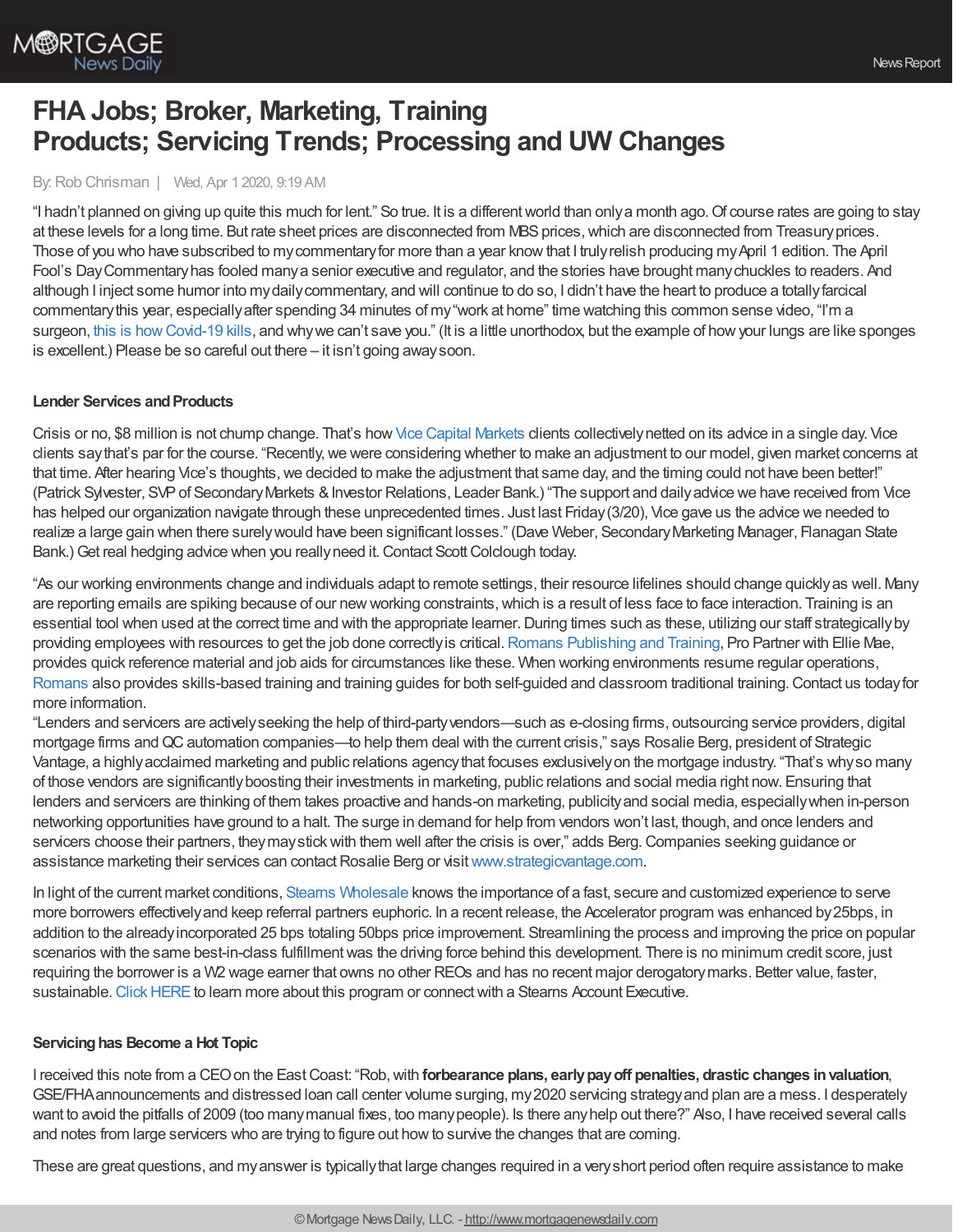the change happen. I know the STRATMOR Group has taken a leadership position in servicing operations, subservicer setup, and in implementing production/compliance centric process fixes. The STRATMOR team of servicing experts are providing guidance to lenders to reduce further risk and minimize impairment of this material asset, and theyare armed with battle tested tools, templates and methodologies to guide the changes arriving at your doorsteps. STRATMOR also has been involved with some of the largest servicers, and assisted in rapid setup of default management and customer service initiatives. What servicers often fail to realize is that a lot of the rescue initiatives look more like an origination activity, with the need for digital tools, customer centric outreach and a compliant modification waterfall approval process. Servicers, if you need guidance with surviving the challenges of this [industrydisruption,](https://www.stratmorgroup.com/contact-us/) contact STRATMOR Group for assistance.

U.S. banks are offering [deferment](https://www.forbes.com/sites/andrewdepietro/2020/03/31/banks-deferment-mortgage-coronavirus/#501cc06b56d7) on mortgage payments during this crisis.

An update has been made to the Lakeview Loan Servicing [Disaster](https://files.constantcontact.com/04292f09501/39157248-10ae-4208-bd0c-3dc1a03f213b.pdf) File.

#### **Corona Changes**

The [FHFA](https://www.fhfa.gov/Media/PublicAffairs/Pages/FHFA-Authorizes-Loan-Processing-Flexibilities-for-Fannie-and-Freddie.aspx?utm_source=civicrm&utm_medium=email&utm_campaign=website)authorized loan processing flexibilities for [Fannie](https://singlefamily.fanniemae.com/media/22316/display) Mae and [Freddie](https://guide.freddiemac.com/app/guide/bulletin/2020-8) Mac customers through allowing desktop [appraisals](https://singlefamily.fanniemae.com/media/22321/display) on new construction loans, allowing flexibilityon demonstrating construction has been completed (alternative to the Completion Report), allowing flexibility for borrowers to provide documentation (rather than requiring an inspection) to allow renovation disbursements (draws), and expanding the use of power of attorneyand remote online notarizations.

Thank you to an executive within the Office of the Single Family Housing Guaranteed Loan Program, who sent a note about the USDA requiring, or not, taxtranscripts from the IRS. "While theyare required when available, theyare not required under these circumstances. All that's required is that the lender documents their attempt to obtain the transcripts.Having done so, theycan proceed to close the loan without them: Chapter 9, section 9(E), of the online program handbook HB-1-3555 Guaranteed Loan Program Technical Handbook.

Flagstar Lending let clients knowabout some overlays that are being implemented or revised. FHA, VAand USDAloans not meeting the credit score, ratio and/or reserve requirements listed below must be locked by Friday, March 27, 2020. FHA, effective 3/30, loans will be subject to the new minimum credit scores listed below: Purchase 1-2 Units – 640, Purchases 3-4 Units – 660, Rate/Term & Simple Refi 1-2 Units – 640, Rate/Term & Simple Refi 3-4 Units – 660, Cash-Out Refinance 1-2 Units – 660, Cash-Out Refinance 3-4 Units – 660, Streamline Refinance 1-2 Units – 660, Streamline Refinance 3-4 Units – 660.

Flagstar went on. "In addition to the credit score changes, all FHAloans will be subject to the newtotal debt-to-income ratio and reserve requirements listed below effective March 30, 2020: DU Approve / LPA Accept responses: two months PITI required if the credit score is below660 and the total debt-to-income ratio exceeds 50%.Gift funds or down payment assistance programs with credit scores below660: the total debt-to-income ratio cannot exceed 43%."

Flagstar also adjusted its VAproduct effective 3/30. "VAloans will be subject to the newtotal debt-to-income ratio and reserve requirements listed here: Purchase 1-4 Unit - Up to \$1MM640 and >\$1MM660, Cash-Out Refinance 1-2 Units with (cash back) – 660, Cash-Out Refinance 3-4 Units with (cash back) – 660, Cash-Out Refinance 1-2 Units with (no cash back) – 660, Cash-Out Refinance 3-4 Units with (no cash back) – 660, IRRRL 1-2 Units – 660, IRRRL 3-4 Units – 660, DU Approve / LPA Accept responses: Maximum ratios cannot exceed 50%, and for manuallyunderwritten loans: The total debt-to-income ratio cannot exceed 45%. Maximum loan amounts: \$2MMwith 660 or higher credit score, \$1MM with 640-659 credit score. ("Flag" also tweaked its USDA program Monday: USDA loans will be subject to the new minimum credit scores: Purchase 1 Unit – 640, Refinance 1 Unit – 660.)

AXIS Appraisal Management Solutions issued a statement this it will be unable to complete full appraisals in Vermont based on the stay home, stay safe decree. Real estate sales and brokerage firms must suspend in-person operations under the Governor's Executive Order. Real estate functions that can be conducted online, byphone or email can continue. And as previouslydirected bytheGovernor, employees should be working remotely. Propertyappraisals, inspections, title services and other activities that require in-person business are not permitted during the term of the ExecutiveOrder. Axis will reach out individuallyto those with orders currentlyin process to determine options for a desktop solution.

Recent events have prompted Plaza Home Mortgage to expand the programs that are eligible for Hybrid [eClosing](https://info.plazahomemortgage.com/hybrid-eclose). If your borrower's loan program qualifies, they are automatically offered the option of a Hybrid eClose, giving them the ability to review and eSign most closing docs ahead of time, online. Of course, traditional wet signature closings are still offered as an option if they prefer.

Franklin [American](https://www.franklinamerican.com/lending-partners/wholesale) Mortgage issued clarification on its Bulletin #2020-06, published on Friday, 3/27. The bulletin referenced a requirement for a YTD P&L for Self-Employed borrowers. However, FAMC is not currently requiring the P&L but reminded Lenders that potential guideline changes remain fluid as the impacts of the COVID virus continue to unfold and the industry receives further guidance from the agencies. A requirement for a P&L statement or anyother documentation regarding the borrower's employment and/or income will be based on the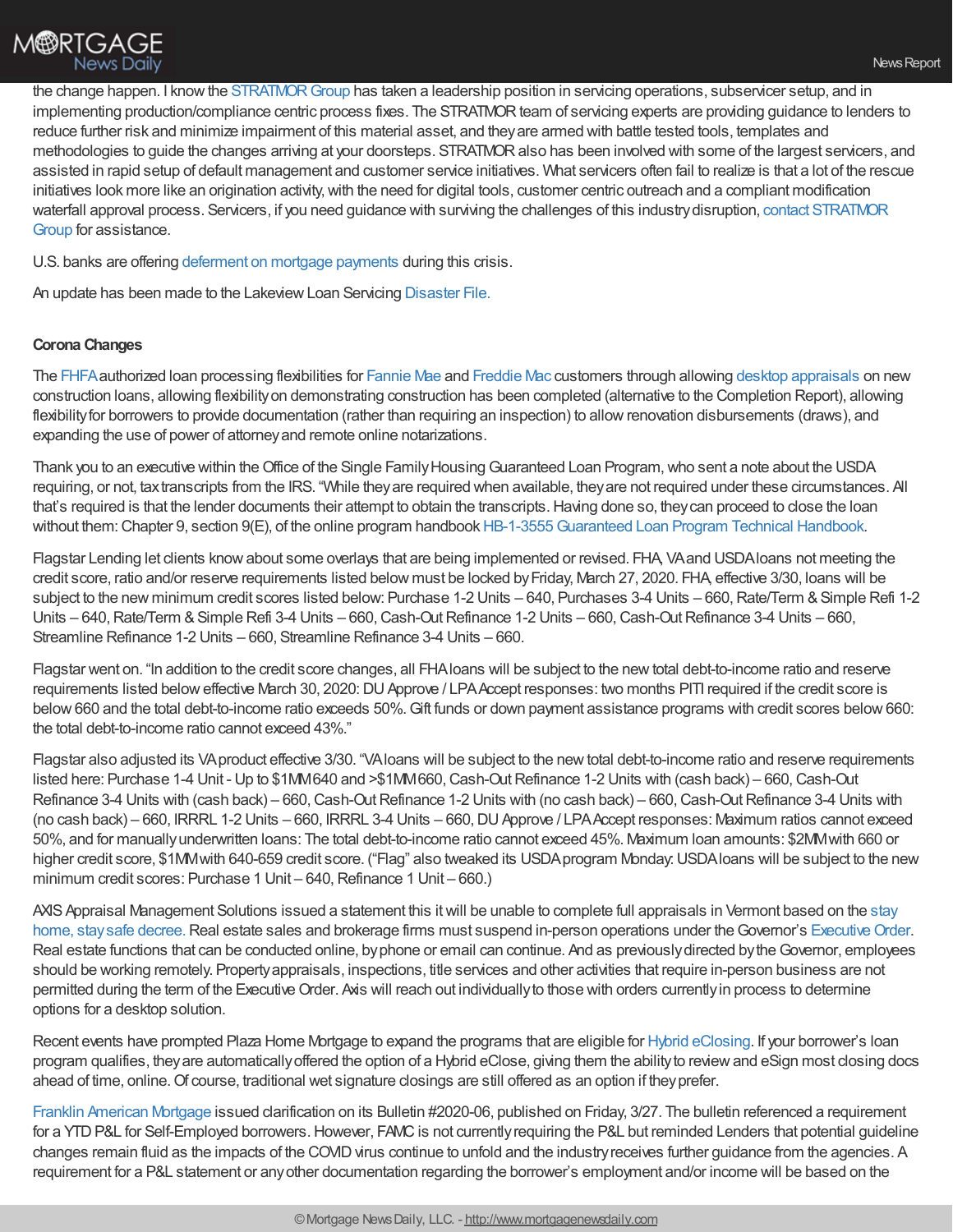## **M®RTGAGE News Daily**

#### underwriter's discretion for Non-Delegated.

Stearns Wholesale Lending is temporarilyinstituting an overlaymatrixapplicable for credit decisions on or after March 28th.

Due to recent volatilityacross secondaryinvestors and capital markets, and in order to protect our Business Partner's reputational risk as product and price offerings are changing daily, [FCMWholesale](https://www.fcmpartners.com/) suspended all Non-QMand Nonconforming Jumbo programs for a period of 30 days. Once the market settles down and FCMcan once again offer a reliable and competitive product in this space, we will notify our business partners.

First Community Mortgage Wholesale posted an IRS Transcripts Notice and Government Loan Guideline updates.

Lakeview Correspondent issued an [announcement](https://files.constantcontact.com/04292f09501/075b3a7b-a83a-4245-ac99-2a3ba339539e.pdf) regarding the temporary suspension of tax transcript requirements.

The current economic climate associated with COVID-19 and its impact on employment and income, AmeriHome recommends that lenders practice additional due diligence to ensure the most recent employment information is obtained, as close as possible to the time of loan closing. For full details and requirements visit [SellerWeb](https://go.correspondent.amerihome.com/e/706323/Account-Login-ReturnUrl-2F/2yhq8/110676089?h=ZwcUUVC_-6JrdfrkpFoPhddgihRVcV6-GhzI4g96RHM).

PRMGissued a [Product](http://www.eprmg.net/guidelines/Product%20Profile%20Updates.pdf) Profiles update.Changes include: the Chenoa FHAEdge High Balance product for wholesale transactions is no longer available. Effective for locks/reservations on or after 3/30/2020. (Chenoa FHAEdge Standard Balance is still available) There is no change to the Chenoa FHARate Advantage program, this update onlyimpacts the Chenoa FHAEdge High Balance product.

#### **Capital Markets**

[MIAC](http://www.miacanalytics.com/productsandsolutions/asset-sales-advisory/) is pleased to offer two residential whole loan portfolios, MIAC #601157 non-QM#601159, London-based loans. The first portfolio totals \$12mm of non-QM, residential whole loans. These loans were underwritten to securitization standards bya large lender and are currently 95% performing. The pool is comprised of \$9mm of short-term bridge loan with a 7.8% GWAC, personal guarantee with businesspurpose underwriting. The remaining \$3mm are 30 year fixed, investment propertyloans with a 5.8%GWAC. The second whole loan portfolio is £9mm of rehab/bridge loans secured by London real estate, the GWAC is 9.50% with a <12-month life. These loans were underwritten with a personal guarantee and being offered on a servicing retained basis. Seller is willing to provide full reps and warrants. Please contact your MAC salesperson at 212-233-1250 or Steve Harris.

Recent market volatility has presented challenges to execution and profitability that all lenders are experiencing, particularly with the divergence of aggregator and agencypricing. These challenges will be memorialized in yesterday's quarter-end pipeline Mark-to-Market reports. Keystrategies related to valuation, pull-through, and indicative pricing can make a significant difference in this profitabilityoutlook. Yesterday MCT hosted a client webinar covering these strategies along with market analysis, in case you missed it you can view the recording and slide deck.

AmeriHome Mortgage issued a Secondary Mortgage update. Effective for new Bulk Trade and Bulk Assignment of Trade (Bulk AOT) commitments issued on and after Monday, March 30, the maximum commitment period will be 15 calendar days. For all Bulk Trade and Bulk AOTcommitments, irrespective of issuance date, all requests for extensions (rolls) must be reviewed and approved bythe Commitment Desk.

The U.S. Treasuryyield curve experienced some steepening yesterdayto close the month as the Federal Reserve let some air out of the balloon, reducing its footprint by purchasing \$19.5 billion of MBS out of a maximum of \$30 billion after buying well over \$1 trillion MBS and treasuries since commencingQE. **The Fed's effort still didlittle tolower mortgage rates,withlower couponspreads blowingout.** Separately, the Federal Reserve established a temporaryrepurchase facilityfor foreign central banks and other international authorities. The 10-year yield closed the dayyielding .70 percent.

As far as economic releases went, the Conference Board's Consumer Confidence Indexfor March beat expectations, though it posted the lowest reading since July2017.**Consumer confidence is expectedtoget muchworse due tothe impact of the coronavirus** and its effect on consumer attitudes about job security and income growth prospects from here. The S&P Case-Shiller 20-city Home Price Index increased 3.1 percent in January, beating expectations after increasing 2.8 percent in December. On another positive note, the Chicago PMI beat expectations in March.

Today's economic calendar is alreadyunderwaywith a duo of releases. The WeeklyMBAMortgage Indexfor the week ending March 27 continued its extreme volatility, increasing 15 percent from one week earlier (it had decreased -29.4 percent in the prior reading). The March ADPEmployment change (27,000 jobs cut). Later this morning brings FebruaryConstruction Spending and the March ISMManufacturing Index. Fed speak returns with Boston Fed President Rosengren speaking this afternoon on "Addressing the Economic Effects of the COVID-19 Pandemic." Additionally, the Desk is scheduled to conduct a repeat of yesterday, purchasing up to \$30 billion MBS across lower